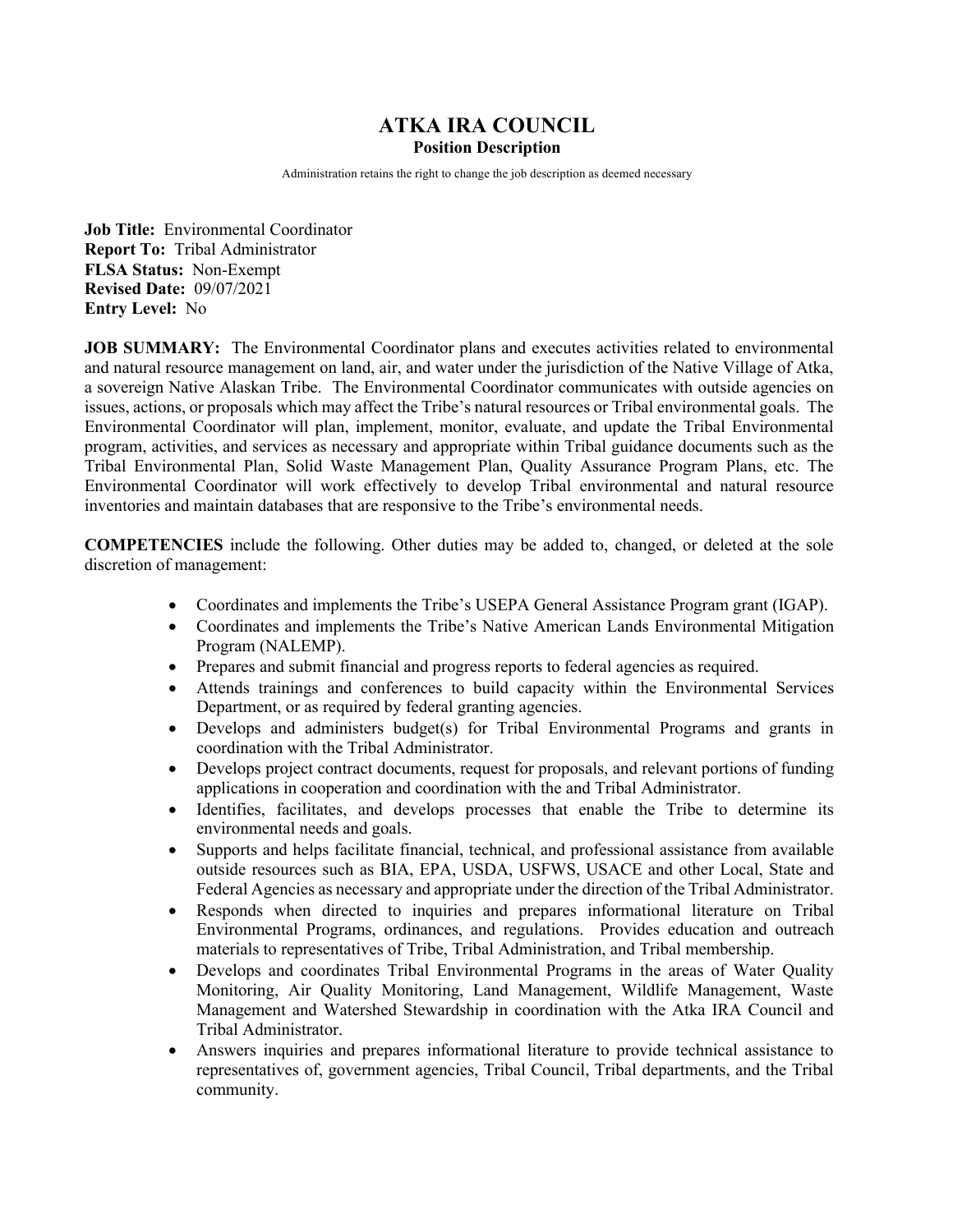- Maintains working knowledge of new technologies developed by the environmental industry to meet Tribal Environmental Program goals.
- Develops and monitors emergency action plans.
- Monitors and implements activities that develop Tribal technical skills for environmental management such as monitoring, analysis, baseline assessment, data management and database creation, quality assurance, and best management practice.
- Develops and maintains material safety data sheets for chemicals on Tribal properties.

### **QUALIFICATIONS**

To perform this job successfully, an individual must be able to perform each essential duty satisfactorily. The requirements listed below are representative of the knowledge, skill, and/or ability required. Reasonable accommodations may be made to enable individuals with disabilities to perform the essential functions.

### **LANGUAGE SKILLS**

Ability to read and interpret documents such, FOA's, operating and maintenance instructions on software and equipment related to Environmental Services operations and activities, and procedural plans or manuals. Write quarterly and annual reports. Correspond with Federal granting agencies. Speak effectively before large audiences, Tribal Council, Tribal members, the public and Tribal government, and business staff.

## **MATH SKILLS**

Ability to work with mathematical concepts such as probability and statistical inference, and fundamentals of plane and solid geometry and trigonometry. Ability to apply concepts such as fractions, percentages, ratios, and proportions to practical situations.

### **REASONING ABILITY**

Ability to solve practical problems and deal with a variety of concrete variables in situations where only limited standardization exists. Ability to interpret a variety of instructions furnished in written, oral, diagram, or schedule form.

## **COMPUTER SKILLS**

To perform this job successfully, an individual should have knowledge of Internet software database management; and MS Office Suite (Word, Excel and PowerPoint).

### **CERTIFICATES, LICENSES, & REGISTRATIONS**

Must possess a valid driver license. Must obtain and maintain a 40-Hour HAZWOPER certification.

### **PHYSICAL DEMANDS**

The physical demands described here are representative of those that must be met by an employee to successfully perform the essential functions of this job. Reasonable accommodations may be made to enable individuals with disabilities to perform the essential functions.

While performing the duties of this job, the employee is frequently required to walk; sit; reach with hands and arms; climb or balance and talk or hear. The employee is occasionally required to stand; use hands to finger, handle, or feel; stoop, kneel, crouch, or crawl and taste or smell. The employee must occasionally lift and/or move up to 50 pounds. Specific vision abilities required by this job include close vision, distance vision, color vision, depth perception and ability to adjust focus.